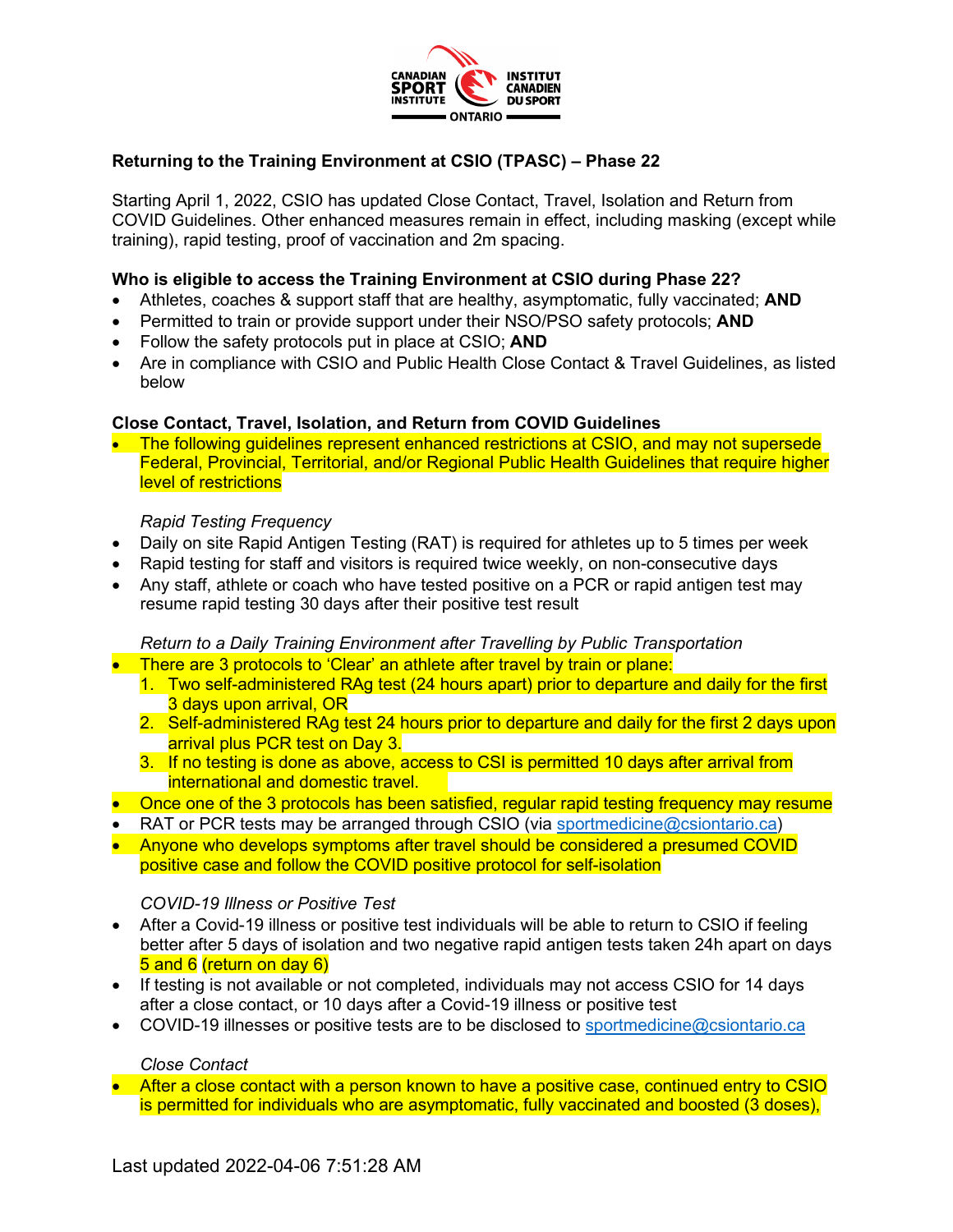

OR have tested positive for COVID-19 in the last 90 days, and must meet the following additional requirements

- Negative daily RAg test for 7 consecutive days following last known close contact **Mask wearing all the time at training**
- If mask wearing is not possible for training (eg combat sport; aquatic sport)
	- Isolation for 5 days and 2 consecutives negative RAg test on days 6&7 before returning to camp or DTE on day 7
- Individuals who do not meet the above criteria, are required to stay away from CSIO for a minimum 10 days, and can return to CSIO if asymptomatic following negative rapid antigen tests taken 24 hours apart on days 9 and 10
- Close contacts are to be disclosed to [sportmedicine@csiontario.ca](mailto:sportmedicine@csiontario.ca)

# **Safety Protocols at CSIO**

- All visitors must complete annual waivers in advance of accessing the facility
- All visitors are required to follow screening protocols and provide proof of vaccination and ID when entering the CSIO
- Masks are required at all times in **CSIO, except while training**
- Physical spacing of greater than  $2m$  is required at all times within CSIO, except under the following conditions:
	- o When receiving services from a regulated health professional,
	- $\circ$  When a staff member provides assistance to an athlete (e.g. spotting, assisting a parasport athlete), the encounter is brief in duration and appropriate PPE is worn
	- $\circ$  When responding to an emergency
- All visitors must check in at the CSIO front desk, and CSIO will maintain a log of visitors
- All visitors must complete a rapid test on entry to CSIO
- CSIO will limit the number of people and movement inside the facility at any given time
- All visitors will wash their hands after entering and before exiting CSIO
- All shared spaces will be professionally cleaned and disinfected at the end of each day
- There is no lounge or waiting area, so athletes are required to arrive and depart promptly for their pre-arranged appointment or training session
- Athletes may briefly access the locker rooms and showers, and must bring own towels

# **Rapid COVID Testing at CSIO**

- Individual appointments are booked through: [sportmedicine@csiontario.ca,](mailto:sportmedicine@csiontario.ca) and all individuals must register before their first screening appointment
- Rapid testing will be self-administered supervised by a trained screening coordinator, including a Medical Coordinator, Reception staff, or trained Practitioner
- Testing frequency aligned with "**Close Contact, Travel, Isolation, and Return from COVID Guidelines"**
- Individuals who test positive through the rapid testing program are considered confirmed positive and will be immediately directed to depart the facility to isolate

# **Strength Training at CSIO**

- Individual Open Hours appointments are made through: [athleteservices@csiontario.ca,](mailto:athleteservices@csiontario.ca)
- Group training requests are made through the Manager, Performance Solutions [\(kperry@csiontario.ca\)](mailto:kperry@csiontario.ca) and subject to scheduling availability and approval
- Athletes may remove their masks while training in the S&C space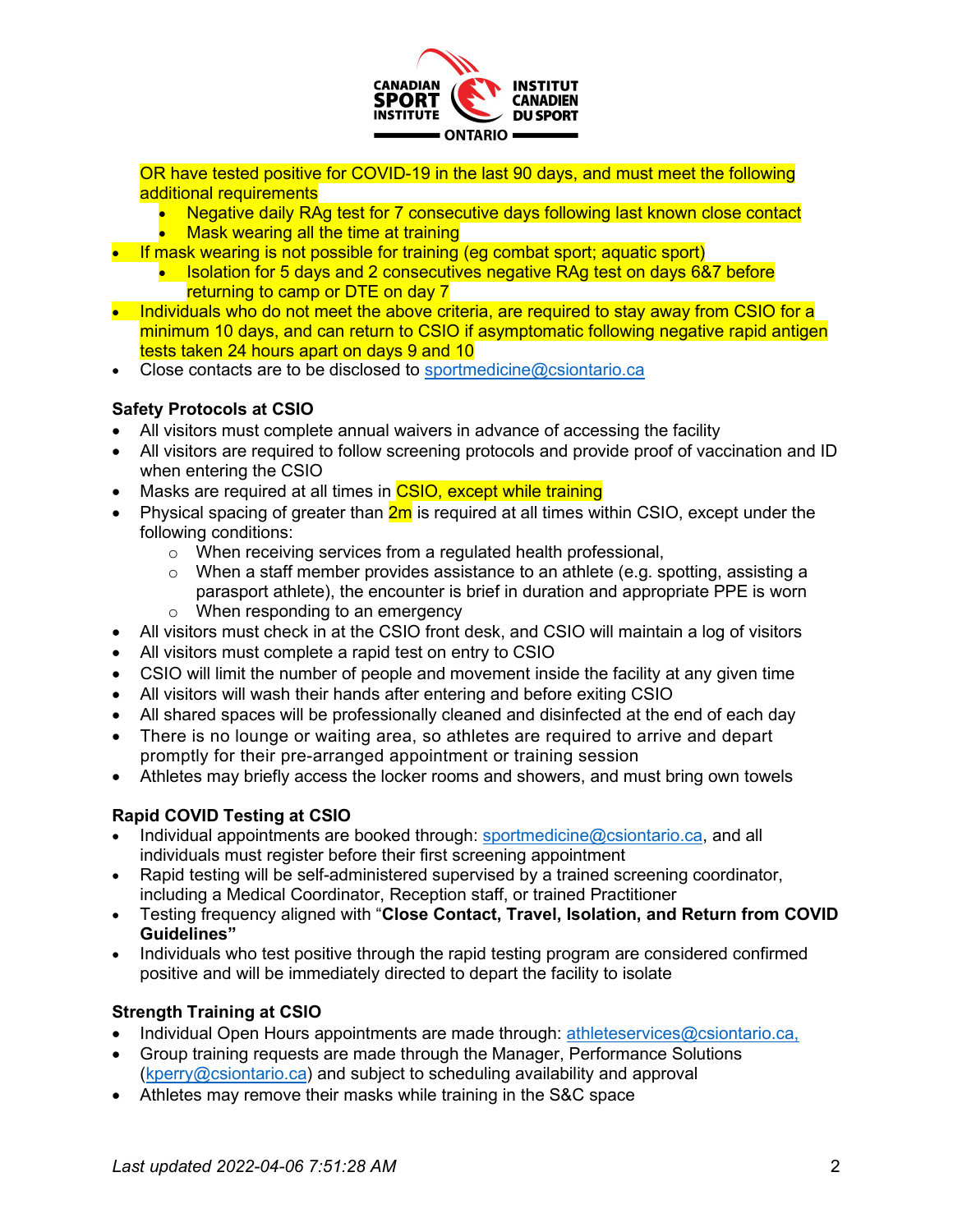

- Athletes are permitted to move freely between training equipment, and may share stations, provided they maintain **2m** spacing at all times
	- o Athletes are not permitted to spot each other at this time
- Any staff approved by the respective NSO and CSIO to be within  $2<sub>m</sub>$  of an athlete during training (i.e. transferring chairs), must wear a face mask covering the nose and mouth, **and** eye covering (face shield or goggles)
- Approved S&C Coaches will enforce protocols from a safe distance
- Any high-touch surfaces must be sanitized after use (e.g. benches, bars, etc)
- The maximum number of athletes in the gym at any time cannot exceed 24, while maintaining a maximum 8:1 athlete to staff ratio and 3m spacing

# **Conditioning Training at CSIO**

- Conditioning is permitted on the gym floor or in the K2 room (Environmental Chamber)
- Conditioning appointments are made through: [athleteservices@csiontario.ca](mailto:athleteservices@csiontario.ca)
	- $\circ$  Requests for environmental training may be delivered by the NSO/PSO sport science staff, or conducted on a fee-for-service basis
- Athletes are permitted to remove their masks while conditioning
- Athletes are to wipe down all conditioning equipment with available sanitizing wipes before and after their conditioning session

# **Physiological & Physical Testing at CSIO**

- Testing requests are facilitated through: [kbmiller@csiontario.ca](mailto:kbmiller@csiontario.ca)
- Athletes are permitted to remove their mask for the exercise portion of approved testing
- Physical spacing of greater than  $2m$  is required when completing approved testing, except under the following conditions:
	- $\circ$  When a staff member provides assistance to an athlete (e.g. spotting, assisting a parasport athlete), the encounter is brief in duration and appropriate PPE is worn
	- o When responding to an emergency
- During aerobic testing sessions, practitioners must wear a KN95 or N95 mask at all times, and will also wear a faceshield, gloves, lab coat, and be protected by a plexiglass barrier for any testing requiring blood lactate sampling or contact with the athlete

### **Health Services at CSIO**

- Requests for therapy will be facilitated through the attending CSIO therapist
- Sport medicine requests will be facilitated through: [sportmedicine@csiontario.ca](mailto:sportmedicine@csiontario.ca)
- Anthropometry assessments will be facilitated through the team's CSIO nutritionist
- Prior to first session, athletes must acknowledge they have viewed the following videos:
	- o hand washing<https://youtu.be/o9hjmqes72I>
	- o doffing of gloves<https://youtu.be/WDl0Zj573Js>
	- o donning and doffing of masks<https://www.youtube.com/watch?v=JwPWdkbyizw>
- The athlete must attend the appointment alone unless they have a caregiver for assistance and/or they are a minor and have a parent/guardian present
- The athlete is required to wash/sanitize their hands prior to and after a session
- The athlete is required to wear a mask while receiving services
- The practitioner must wear a KN95 or N95 mask while working with the athlete and is up to the practitioner and athlete if gloves should be worn based on comfort level (gloves must be worn if there is break in the skin or skin lesion of the practitioner and/or athlete)